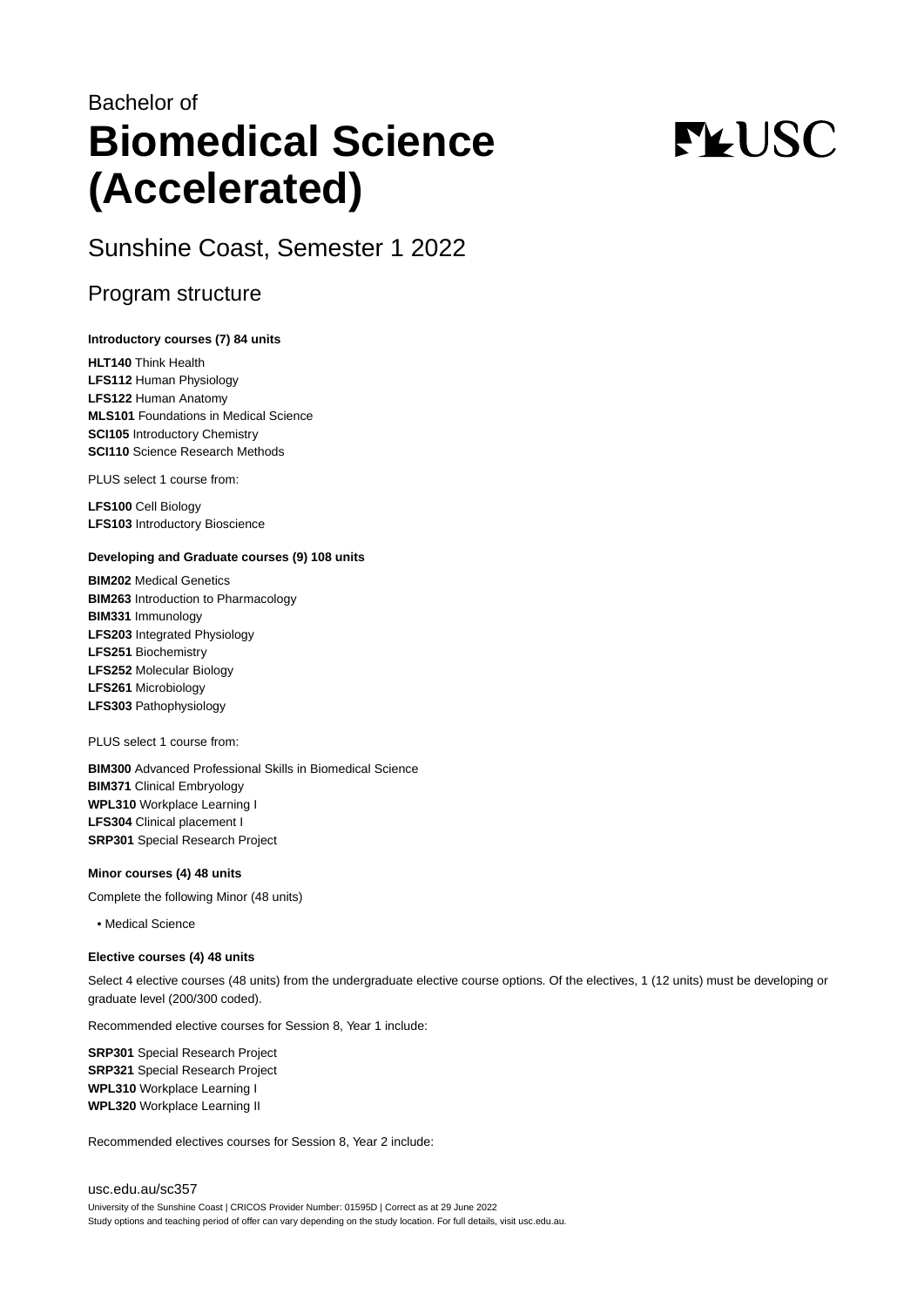**BIM303** Introduction to Clinical Trial Coordination **BIM371** Clinical Embryology **SRP301** Special Research Project **SRP321** Special Research Project **WPL310** Workplace Learning I **WPL320** Workplace Learning II

Note: Program structures are subject to change. Not all USC courses are available on every USC campus.

### Total units: 288

## Study sequence

• Students will normally enrol in five (5) courses in each semester (60 units), as well as completing additional courses over Session 8, to enable completion of the BBiomedSc(Accel) program in 2-years. However, students may enrol in up to 72 units on the recommendation of their mentor, and with the approval of the Program Coordinator

#### **Year 1**

#### **Semester 1**

| <b>COURSE</b>                                | SEMESTER OF OFFER<br>(SUNSHINE COAST) | <b>UNITS</b> | <b>REQUISITES</b>                                                                                           |
|----------------------------------------------|---------------------------------------|--------------|-------------------------------------------------------------------------------------------------------------|
| <b>MLS101</b> Foundations in Medical Science | • Semester 1                          | 12           | Pre:<br>Enrolled in Program AB101,<br>SC211, SC355, SC357, SC385,<br>SC201, SC301, UU301, UU302<br>or XU301 |
| <b>SCI105</b> Introductory Chemistry         | • Semester 1, Semester 2              | 12           | Anti:<br><b>SCI505</b>                                                                                      |
| <b>SCI110</b> Science Research Methods       | • Semester 1, Semester 2              | 12           | Anti:<br>SCI201 or CPH261                                                                                   |
| <b>HLT140 Think Health</b>                   | • Semester 1                          | 12           |                                                                                                             |

#### PLUS select 1 course from:

| <b>COURSE</b>                         | SEMESTER OF OFFER<br>(SUNSHINE COAST) | <b>UNITS</b> | <b>REQUISITES</b>                    |
|---------------------------------------|---------------------------------------|--------------|--------------------------------------|
| <b>LFS100 Cell Biology</b>            | • Semester 1                          | 12           | Anti:<br>SCI103 or LFS101 or LFS103. |
| <b>LFS103</b> Introductory Bioscience | • Semester 1, Semester 2              | 12           | Anti:<br><b>LFS100</b>               |

#### **Semester 2**

| <b>COURSE</b>                  | SEMESTER OF OFFER<br>(SUNSHINE COAST) | <b>UNITS</b> | <b>REQUISITES</b>                   |
|--------------------------------|---------------------------------------|--------------|-------------------------------------|
| <b>LFS112 Human Physiology</b> | • Semester 2                          | 12           | Anti:<br>LFS201 or LFS202 or LFS203 |
| <b>LFS122 Human Anatomy</b>    | • Semester 2                          | 12           |                                     |

#### [usc.edu.au/sc357](https://www.usc.edu.au/sc357)

University of the Sunshine Coast | CRICOS Provider Number: 01595D | Correct as at 29 June 2022 Study options and teaching period of offer can vary depending on the study location. For full details, visit usc.edu.au.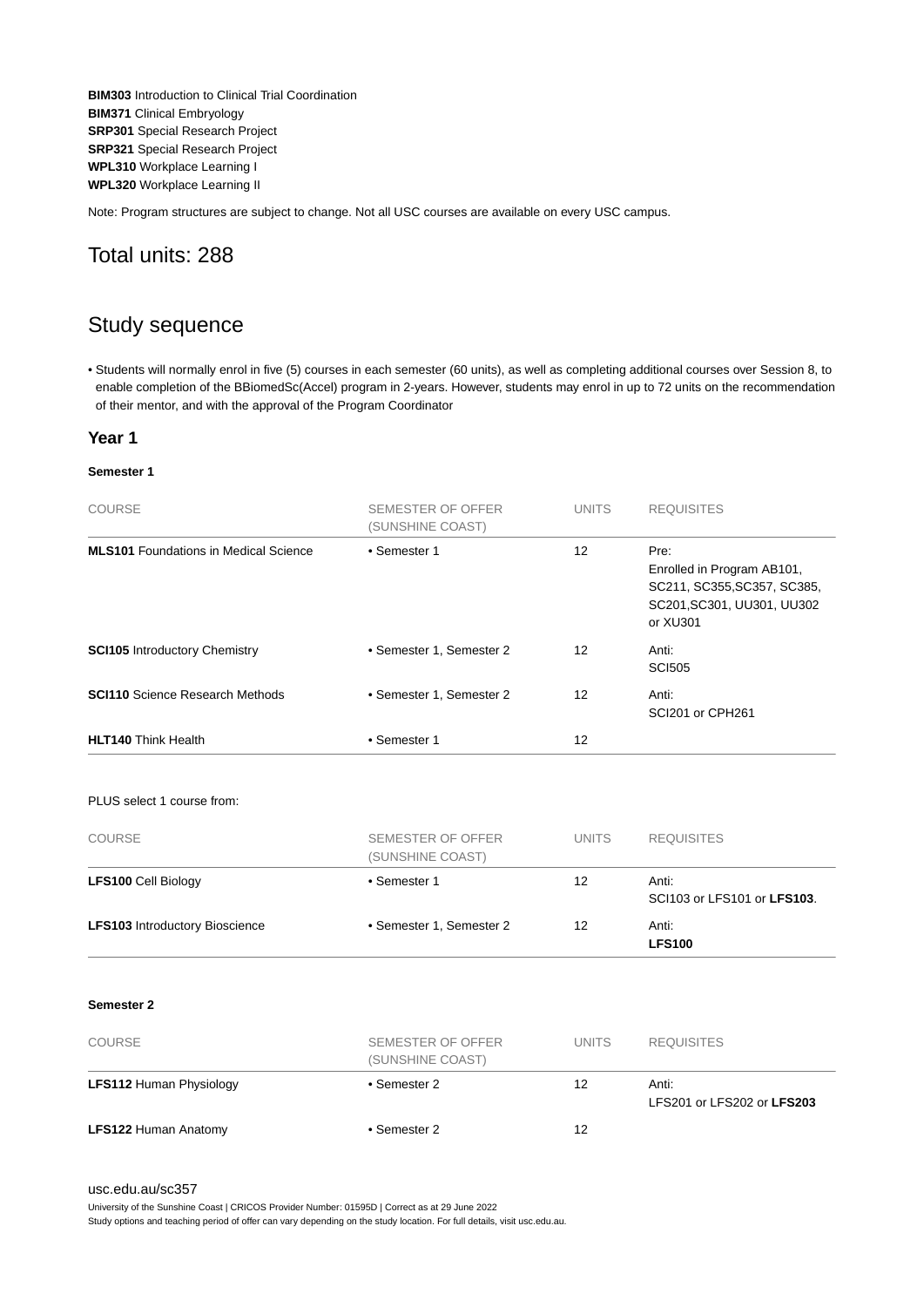| <b>LFS252 Molecular Biology</b>                                  | • Semester 2 | 12 | Pre:<br>LFS100 or (LFS103 and<br>enrolled in Program SE303,<br>AE304, SC355, SC357 or<br>SC354) |
|------------------------------------------------------------------|--------------|----|-------------------------------------------------------------------------------------------------|
| <b>CHM202</b> Organic Chemistry                                  | • Semester 2 | 12 | Pre:<br><b>SCI105</b> or SCI505                                                                 |
|                                                                  |              |    | Anti:<br><b>CHM502</b>                                                                          |
| <b>SCI202</b> Advanced Research Methods and<br><b>Statistics</b> | • Semester 2 | 12 | Pre:<br><b>SCI110 or BUS101</b>                                                                 |
|                                                                  |              |    | Anti:<br><b>ANM203</b>                                                                          |

#### **Session 8 (24 units)**

Select 2 elective courses from the undergraduate elective course options.

#### **Year 2**

#### **Semester 1**

| COURSE                              | <b>SEMESTER OF OFFER</b><br>(SUNSHINE COAST) | <b>UNITS</b> | <b>REQUISITES</b>                                                                                                              |
|-------------------------------------|----------------------------------------------|--------------|--------------------------------------------------------------------------------------------------------------------------------|
| BIM331 Immunology                   | • Semester 1                                 | 12           | Pre:<br>LFS202 or LFS203 or (LFS112<br>and enrolled in Program SC301,<br>SB301, SA301, SA308 or<br>SE303) OR                   |
|                                     |                                              |              | Co:<br>LFS203 and enrolled in<br>Program SC357 or SC355<br>(Associate Degree in Medical<br>Laboratory Science pathway<br>only) |
| <b>LFS203</b> Integrated Physiology | • Semester 1                                 | 12           | Pre:<br><b>LFS112</b>                                                                                                          |
|                                     |                                              |              | Anti:<br>LFS201 and LFS202                                                                                                     |
| <b>LFS251 Biochemistry</b>          | • Semester 1                                 | 12           | Pre:<br>SCI105 and (LFS100 or<br><b>LFS103)</b>                                                                                |
|                                     |                                              |              | Anti:<br><b>MBT251</b>                                                                                                         |
| LFS261 Microbiology                 | • Semester 1                                 | 12           | Pre:<br>SCI103 or LFS100 or LFS103<br>or AB101, UU301 or XU301                                                                 |
|                                     |                                              |              | Anti:<br>MEP263 or MBT263                                                                                                      |
| LFS303 Pathophysiology              | • Semester 1                                 | 12           | Pre:<br>(LFS201 and LFS202) or                                                                                                 |

[usc.edu.au/sc357](https://www.usc.edu.au/sc357)

University of the Sunshine Coast | CRICOS Provider Number: 01595D | Correct as at 29 June 2022 Study options and teaching period of offer can vary depending on the study location. For full details, visit usc.edu.au.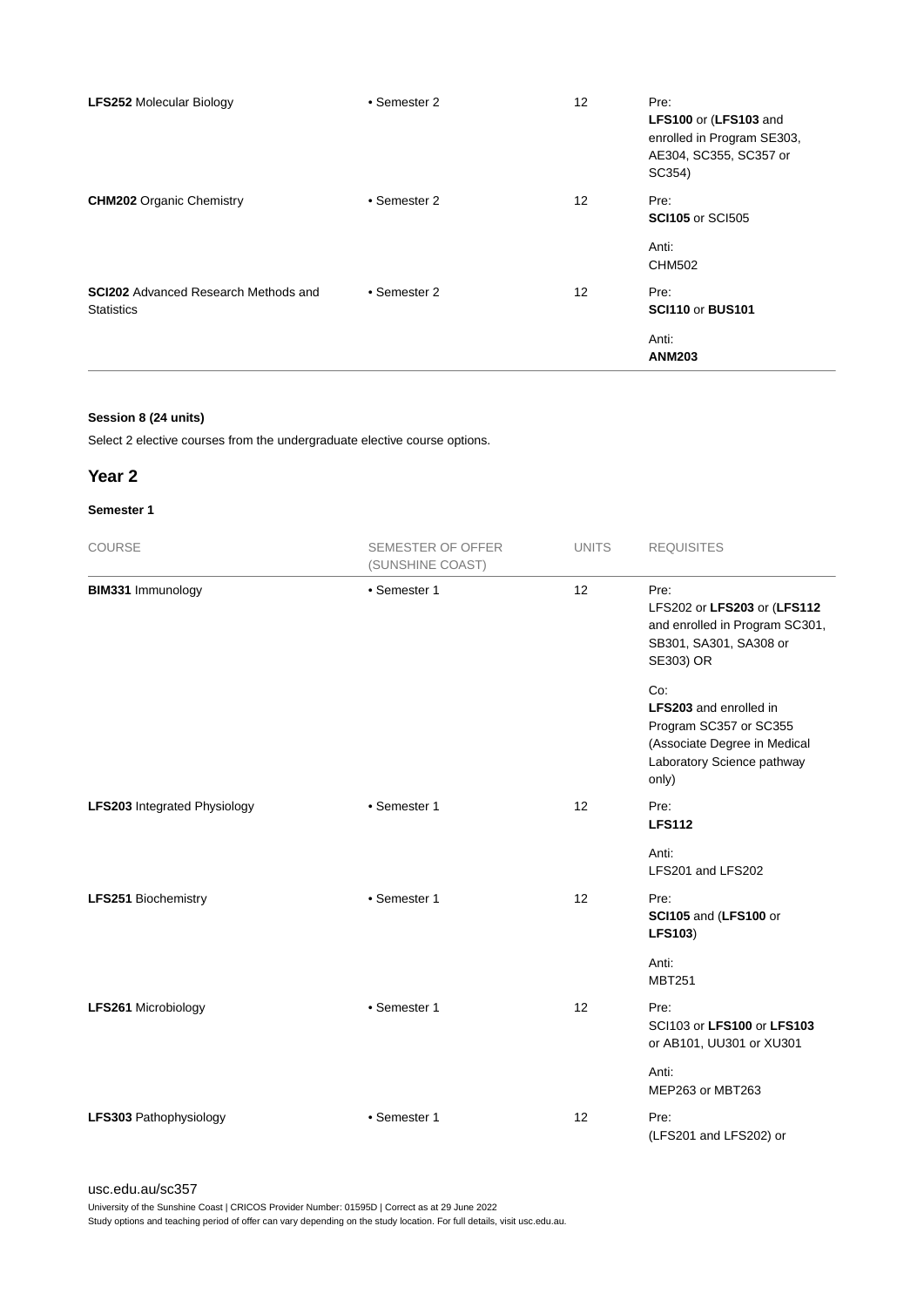**LFS203** or Co: LFS201 or **LFS203** and enrolled in Program SC357

Anti: LFS302 or NUR221 or PAR221 or **HLT221**

#### **Semester 2**

| <b>COURSE</b>                              | SEMESTER OF OFFER<br>(SUNSHINE COAST) | UNITS             | <b>REQUISITES</b>                                                                                |
|--------------------------------------------|---------------------------------------|-------------------|--------------------------------------------------------------------------------------------------|
| <b>BIM202 Medical Genetics</b>             | • Semester 2                          | 12                | Pre:<br><b>LFS100 or LFS103</b>                                                                  |
| <b>BIM263</b> Introduction to Pharmacology | • Semester 2                          | $12 \overline{ }$ | Pre:<br>LFS201 or LFS203 or (LFS112<br>and LFS122) or (HLT100 and<br>enrolled in SC395 or SC306) |
|                                            |                                       |                   | Anti:<br><b>BIM261</b>                                                                           |
| <b>LFS262 Medical Microbiology</b>         | • Semester 2                          | $12 \overline{ }$ | Pre:<br>MBT263 or LFS261 or MEP263                                                               |
|                                            |                                       |                   | Anti:<br>MEP252 or MEP253 or<br><b>MBT253</b>                                                    |
| <b>MLS211 Medical Biochemistry</b>         | • Semester 2                          | 12                | Pre:<br><b>LFS251</b>                                                                            |

#### PLUS Select 1 course from:

| <b>COURSE</b>                                                              | SEMESTER OF OFFER<br>(SUNSHINE COAST)                        | <b>UNITS</b> | <b>REQUISITES</b>                                                                                                |
|----------------------------------------------------------------------------|--------------------------------------------------------------|--------------|------------------------------------------------------------------------------------------------------------------|
| <b>LFS304</b> Clinical placement I                                         | • Session 8, Semester 1, Semester 12<br>2                    |              | Pre:<br><b>Course Coordinator Consent</b><br>Required                                                            |
| <b>SRP301</b> Special Research Project                                     | • Session 8, Semester 1, Semester 12<br>2                    |              | Pre:<br><b>Course Coordinator Consent</b><br>Required.                                                           |
| <b>BIM300</b> Advanced Professional Skills in<br><b>Biomedical Science</b> | • Semester 2                                                 | 12           | Pre:<br><b>Course Coordinator Consent</b><br>Required and enrolled in<br>SC355, SC357, SC385, SC302<br>and SC301 |
| <b>WPL310</b> Workplace Learning I                                         | • Session 1, Session 5, Session 8,<br>Semester 1, Semester 2 | 12           | Pre:<br><b>Course Coordinator Consent</b><br>Required                                                            |
| <b>BIM300</b> Advanced Professional Skills in<br><b>Biomedical Science</b> | • Semester 2                                                 | 12           | Pre:<br><b>Course Coordinator Consent</b><br>Required and enrolled in                                            |

#### [usc.edu.au/sc357](https://www.usc.edu.au/sc357)

University of the Sunshine Coast | CRICOS Provider Number: 01595D | Correct as at 29 June 2022 Study options and teaching period of offer can vary depending on the study location. For full details, visit usc.edu.au.